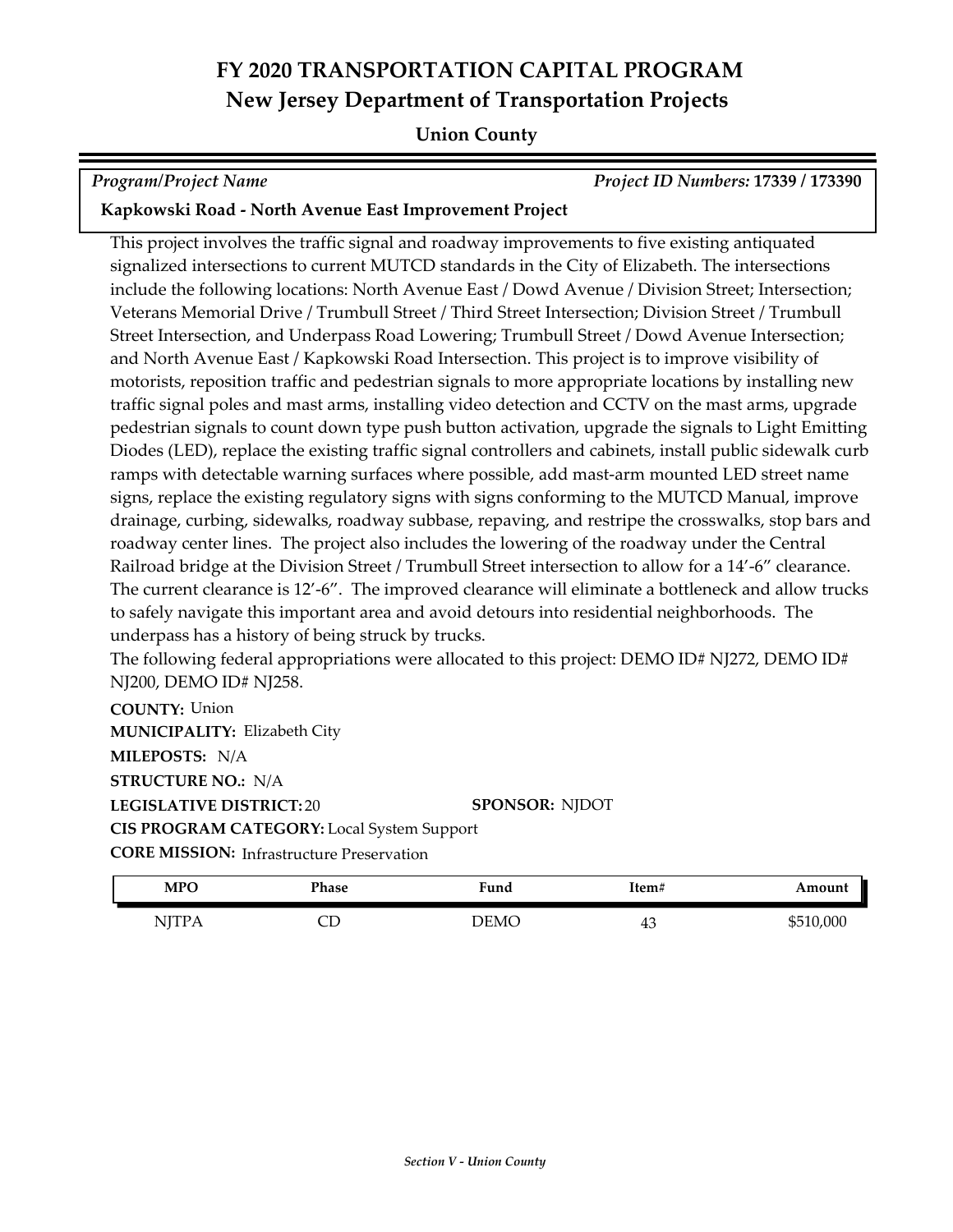## **Union County**

|                                                                               | Program/Project Name<br>Project ID Numbers: 14330 / 143300 |                                                                                                 |       |                                   |
|-------------------------------------------------------------------------------|------------------------------------------------------------|-------------------------------------------------------------------------------------------------|-------|-----------------------------------|
| Route 22, Bridge over Echo Lake                                               |                                                            |                                                                                                 |       |                                   |
|                                                                               |                                                            | Initiated by the Bridge Management System, this project will replace the structurally deficient |       |                                   |
| bridge, built in 1929.                                                        |                                                            |                                                                                                 |       |                                   |
| <b>COUNTY: Union</b>                                                          |                                                            |                                                                                                 |       |                                   |
| <b>MUNICIPALITY: Mountainside Boro</b>                                        |                                                            |                                                                                                 |       |                                   |
| MILEPOSTS: 50.74-50.74                                                        |                                                            |                                                                                                 |       |                                   |
| STRUCTURE NO.: 2003157                                                        |                                                            |                                                                                                 |       |                                   |
| <b>LEGISLATIVE DISTRICT:21</b>                                                |                                                            | <b>SPONSOR: NJDOT</b>                                                                           |       |                                   |
| <b>CIS PROGRAM CATEGORY: Bridge Assets</b>                                    |                                                            |                                                                                                 |       |                                   |
| <b>CORE MISSION:</b> Infrastructure Preservation                              |                                                            |                                                                                                 |       |                                   |
| <b>MPO</b>                                                                    | Phase                                                      | Fund                                                                                            | Item# | Amount                            |
| <b>NJTPA</b>                                                                  | <b>ROW</b>                                                 | <b>STATE</b>                                                                                    | 234   | \$300,000                         |
|                                                                               |                                                            |                                                                                                 |       |                                   |
| Program/Project Name                                                          |                                                            |                                                                                                 |       | Project ID Numbers: 658A / 058002 |
| Route 22/Route 82/Garden State Parkway Interchange                            |                                                            |                                                                                                 |       |                                   |
|                                                                               |                                                            | This project will improve safety and geometric deficiencies and streamline access within the    |       |                                   |
|                                                                               |                                                            |                                                                                                 |       |                                   |
|                                                                               |                                                            | interchange by removing weaving sections. The project will also include widening and deck       |       |                                   |
|                                                                               |                                                            | replacement for the Route 22 Westbound Bridge over Route 82.                                    |       |                                   |
| <b>COUNTY: Union</b>                                                          |                                                            |                                                                                                 |       |                                   |
| <b>MUNICIPALITY: Union Twp</b>                                                |                                                            |                                                                                                 |       |                                   |
| MILEPOSTS: 55.26 - 56.16                                                      |                                                            |                                                                                                 |       |                                   |
| STRUCTURE NO.: 2004159                                                        |                                                            |                                                                                                 |       |                                   |
| <b>LEGISLATIVE DISTRICT:20</b>                                                |                                                            | <b>SPONSOR: NJDOT</b>                                                                           |       |                                   |
|                                                                               |                                                            |                                                                                                 |       |                                   |
| <b>CIS PROGRAM CATEGORY: Safety Management</b><br><b>CORE MISSION: Safety</b> |                                                            |                                                                                                 |       |                                   |
| <b>MPO</b>                                                                    | Phase                                                      | Fund                                                                                            | Item# | Amount                            |
| <b>NJTPA</b>                                                                  | UTI                                                        | <b>STATE</b>                                                                                    | 235   | \$250,000                         |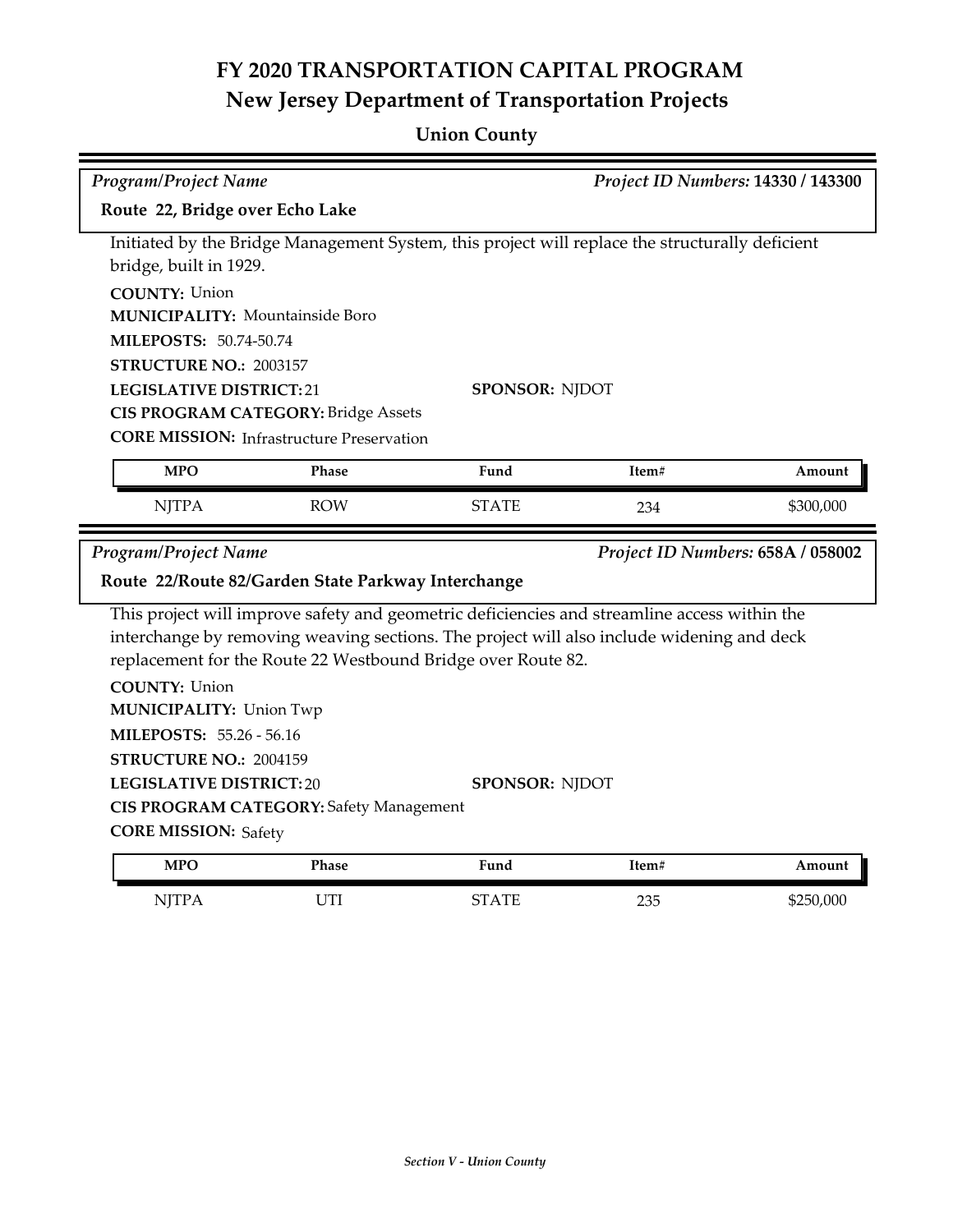### **Union County**

| <b>Program/Project Name</b>                                                                                                                                                                         |                                                                                                     |                       |       | Project ID Numbers: 15371 / 153710 |
|-----------------------------------------------------------------------------------------------------------------------------------------------------------------------------------------------------|-----------------------------------------------------------------------------------------------------|-----------------------|-------|------------------------------------|
| Route 27, Dehart Place to Route 21                                                                                                                                                                  |                                                                                                     |                       |       |                                    |
|                                                                                                                                                                                                     |                                                                                                     |                       |       |                                    |
| Initiated from the Pavement Management System, this project will resurface within the project<br>limits. Construction of ADA compliant curb ramps at each intersection where a sidewalk exists will |                                                                                                     |                       |       |                                    |
|                                                                                                                                                                                                     | be built at all intersections. Damaged sidewalks will be repaired and drainage grate inlets will be |                       |       |                                    |
| replaced with bicycle safe grates.                                                                                                                                                                  |                                                                                                     |                       |       |                                    |
| <b>COUNTY: Union, Essex</b>                                                                                                                                                                         |                                                                                                     |                       |       |                                    |
|                                                                                                                                                                                                     | MUNICIPALITY: Elizabeth City, Newark City                                                           |                       |       |                                    |
| MILEPOSTS: 33.4-38.53                                                                                                                                                                               |                                                                                                     |                       |       |                                    |
| <b>STRUCTURE NO.: N/A</b>                                                                                                                                                                           |                                                                                                     |                       |       |                                    |
| LEGISLATIVE DISTRICT: 20, 28, 29                                                                                                                                                                    |                                                                                                     | <b>SPONSOR: NJDOT</b> |       |                                    |
|                                                                                                                                                                                                     | <b>CIS PROGRAM CATEGORY: Road Assets</b>                                                            |                       |       |                                    |
|                                                                                                                                                                                                     | <b>CORE MISSION:</b> Infrastructure Preservation                                                    |                       |       |                                    |
| <b>MPO</b>                                                                                                                                                                                          | Phase                                                                                               | Fund                  | Item# | Amount                             |
| <b>NJTPA</b>                                                                                                                                                                                        | <b>CON</b>                                                                                          | <b>NHPP</b>           | 110   | \$13,264,000                       |
| <b>Program/Project Name</b>                                                                                                                                                                         |                                                                                                     |                       |       | Project ID Numbers: 11404 / 114040 |
|                                                                                                                                                                                                     | Route 82, Caldwell Avenue to Lehigh Avenue                                                          |                       |       |                                    |
|                                                                                                                                                                                                     | The Pedestrian Safety Evaluation for Route 82, as part of the Pedestrian Safe Corridor Program,     |                       |       |                                    |
|                                                                                                                                                                                                     | identified specific pedestrian safety deficiencies and countermeasures to remove barriers that      |                       |       |                                    |
| prohibit safe walking primarily at intersections. At appropriate locations, these measures include;                                                                                                 |                                                                                                     |                       |       |                                    |
| installing pedestrian countdown signal heads, installing ADA-compliant ramps, revising traffic                                                                                                      |                                                                                                     |                       |       |                                    |
| signal timings for appropriate pedestrian clearance times, clearly defining school zones, etc.<br>Pavement resurfacing will also be performed within the project limits.                            |                                                                                                     |                       |       |                                    |
| <b>COUNTY: Union</b>                                                                                                                                                                                |                                                                                                     |                       |       |                                    |
| <b>MUNICIPALITY: Union Twp</b>                                                                                                                                                                      |                                                                                                     |                       |       |                                    |
| <b>MILEPOSTS: 1.87 - 4.00</b>                                                                                                                                                                       |                                                                                                     |                       |       |                                    |
| <b>STRUCTURE NO.: N/A</b>                                                                                                                                                                           |                                                                                                     |                       |       |                                    |
| <b>LEGISLATIVE DISTRICT:20</b>                                                                                                                                                                      |                                                                                                     | <b>SPONSOR: NJDOT</b> |       |                                    |

**CIS PROGRAM CATEGORY:** Safety Management

**CORE MISSION: Safety** 

| <b>MPO</b>                    | Phase | Fund | Item# | Amount       |
|-------------------------------|-------|------|-------|--------------|
| NITP A<br><b>TT 17</b><br>. . | CON   | HSIP | 137   | \$10,207,308 |